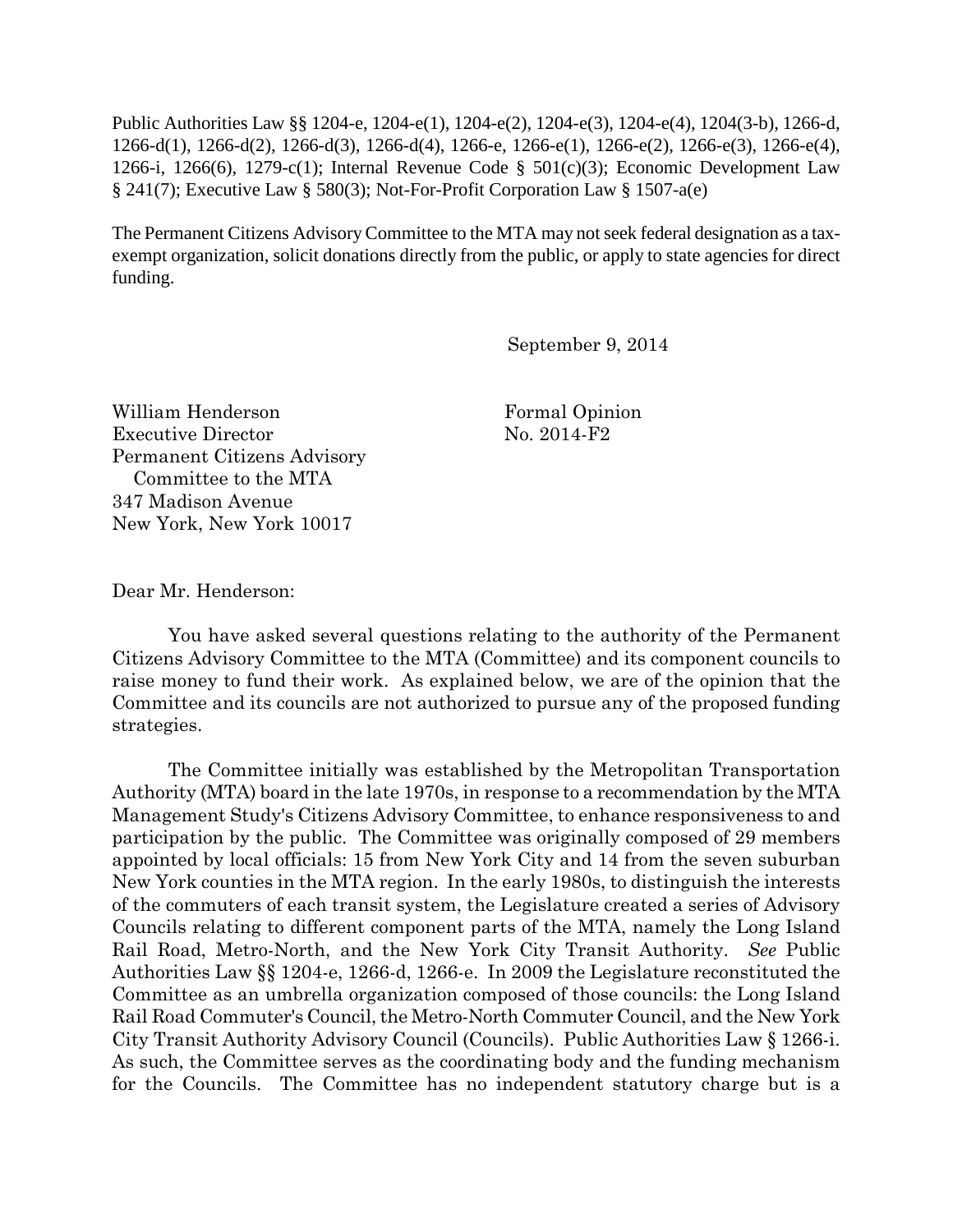mechanism through which the MTA communicates with its riders. Public Authorities Law  $§ 1279-c(1)$ .

The composition and responsibilities of the component Councils were established by statute. Each Council is composed entirely of commuters who use the particular transportation system within its jurisdiction. Public Authorities Law  $\S$  1204-e(2), 1266-d(2), 1266-e(2). Each Council is to "study, investigate, monitor and make recommendations with respect to the maintenance and operation" of the transit system within its jurisdiction. Public Authorities Law §§ 1204-e(1), 1266-d(1), 1266-e(1). And each Council "shall study and investigate all aspects of the day to day operations [of the relevant transit system], monitor its performance and recommend changes to improve the efficiency of the operation thereof." *Id*. Finally, each Council "may request and shall receive from any department, division, board, bureau, commission, agency, public authority of the state or any political subdivision thereof such assistance and data as will enable it properly to carry out its activities" and effectuate its purposes. *Id*. §§ 1204-e(4), 1266-d(4), 1266-e(4). The members of the Councils are unpaid but can be reimbursed by the Committee for expenses actually and necessarily incurred by them in the performance of their duties. Public Authorities Law §§ 1204 e(3), 1266-d(3), 1266-e(3); Permanent Citizens Advisory Comm., *PCAC History*, *at* <http://www.pcac.org/pcac/history/> (PCAC is funding mechanism for three Councils).

You have explained that the MTA currently provides the resources for the Committee's operations, which include a five-member staff of transportation planning professionals who support the work of the component Councils and address MTA-wide issues that extend beyond the scope of a single council. The staff is paid as members of the administrative staff at MTA Headquarters. *See* Metro. Transp. Auth., *MTA 2014 Adopted Budget: February Financial Plan 2014-2017*, 235, 243 at [http://web.mta.info/mta/budget/pdf/Adopted\\_Budget\\_February\\_Financial\\_Plan\\_2014-](http://web.mta.info/mta/budget/pdf/Adopted_Budget_February_Financial_Plan_2014-2017.pdf) [2017.pdf.](http://web.mta.info/mta/budget/pdf/Adopted_Budget_February_Financial_Plan_2014-2017.pdf) The members of the component Councils are interested in pursuing other sources of funding to provide additional resources to support their work and the work of the Committee.

Your first question is whether the Committee or its component Councils are authorized under New York law to seek and receive federal designation as a taxexempt organization pursuant to section  $501(c)(3)$  of the Internal Revenue Code. We believe that they are not. The Committee and the Councils are creatures of statute, and as such, they have only powers granted by express or necessarily implied legislative delegation. *See Matter of Flynn v. State Ethics Com'n*, 87 N.Y.2d 199, 202 (1995). The Councils were created by statute to allow users of the MTA's transit systems to communicate problems and make recommendations with respect to riders' experiences with the systems. Their duties are to study, investigate, monitor, and make recommendations with respect to the component transit systems. The Councils' only express power is to request and receive assistance and information from state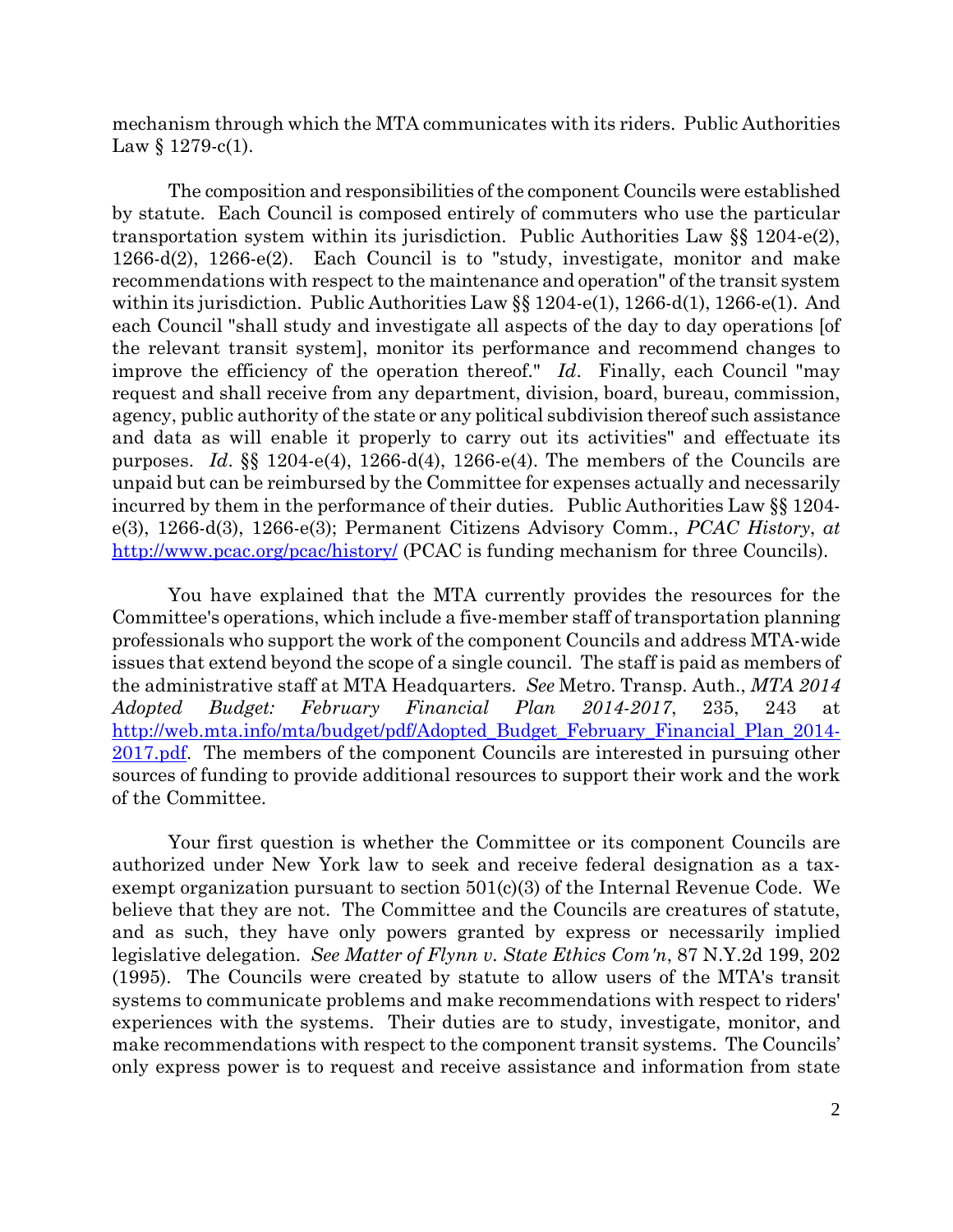agencies and local governments that will allow the Councils to carry out their activities. Neither that express authority nor the Councils' statutory duties necessitate designation as a tax-exempt organization under federal law. We therefore conclude that the Committee and the Councils are not permitted to seek federal tax-exempt status.

Likewise, in response to your second question, we conclude that the Committee and its component Councils are not expressly authorized to solicit donations directly from the public, nor does the fulfillment of their duties implicitly necessitate solicitation of donations from the public. Their funding is provided by the MTA, and performance of their statutory responsibilities – studying, investigating, monitoring, and recommending with respect to transit systems operations – does not necessarily require funding beyond that which the MTA provides. Accordingly, we believe the Committee and Councils may not directly solicit public donations. Under the current legislative scheme, performance of the Committee's and Councils' duties must be harmonized with the resources MTA provides. *See* Permanent Citizens Advisory Comm., *PCAC Goals*, *at* <http://www.pcac.org/pcac/goals/> ("Sponsor and publicize at least one major research project annually").

Your third question is whether the Committee or its component Councils are authorized to apply for and receive direct funding from state departments or agencies. Arguably, the Councils' enabling statutes provide authority for this when they allow each Council to "request and . . . receive from any department, division, board, bureau, commission, agency, public authority of the state or any political subdivision thereof such assistance and data as will enable it properly to carry out its activities hereunder and effectuate the purposes set forth herein." Public Authorities Law §§ 1204-e(4), 1266-d(4), 1266-e(4). Nonetheless, we believe this language does not authorize the proposed action. This or similar broad language is found in many statutes for governmental entities, including other advisory bodies. *See*, *e.g.*, Economic Development Law § 241(7) (Advisory Council on Economic Information and Research); Executive Law § 580(3) (Emergency Services Council); Not-for-Profit Corporation Law § 1507-a(e) (State Cemetery Board Citizens Advisory Council). Indeed, such statutory language has been described as "commonplace." *Matter of N.Y. State Dep't of Taxation & Finance v. N.Y. State Dep't of Law, Statewide Organized Crime Task Force [OCTF]*, 44 N.Y.2d 575, 581 (1978). In contrast, the Legislature has granted some entities, including the public authorities within which the Councils are established, the express authority to accept grants of funds from state and local public bodies. *See*, *e.g.*, Public Authorities Law § 1266(6) (MTA and New York City Transit Authority (NYCTA)); *id*. § 1204(3-b) (NYCTA). The Legislature thus provides separately for monetary "assistance" and in kind assistance. In light of the extensive number of public entities granted the broad authority to request and receive "assistance" from other public entities, in combination with the specificity with which the Legislature has allowed certain public entities to seek and accept money from other governmental entities, we